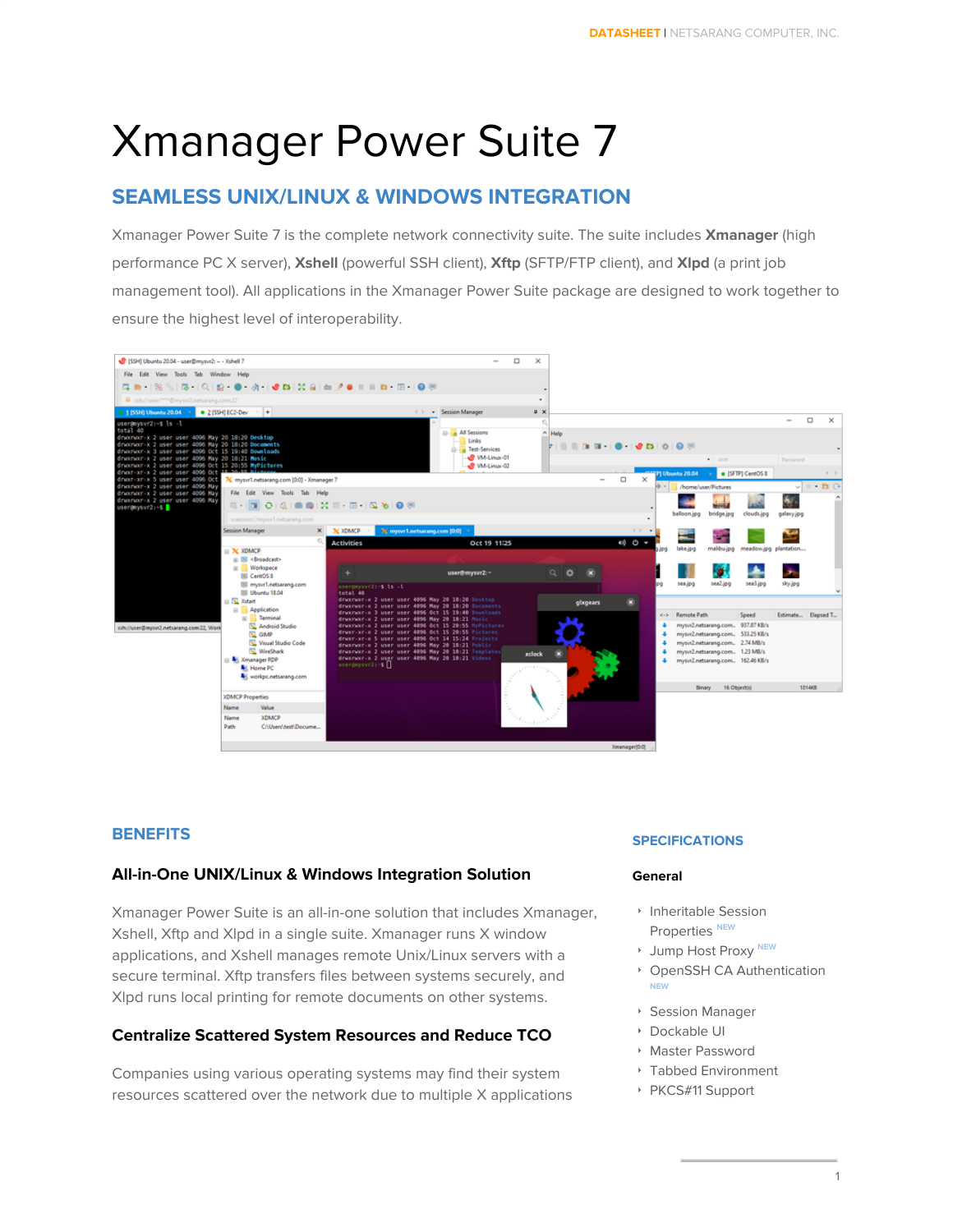and file systems. Xmanager Power Suite 7 solves this issue by allowing users to access all scattered resources directly from their desktop. Having a central location that allows users to access applications remotely, upgrades and maintenance become easily manageable and reduce TCO.

#### **Interoperability for Maximum Productivity**

All programs included in this suite share a common SSH (Secure Shell) security module to interoperate with one another conveniently and efficiently. With all the various features integrated into a single suite, customers can experience an easier time with purchase, installation, maintenance, as well as a reduced total cost of ownership.

#### **XMANAGER 7**

#### **Windows and UNIX/Linux Integration**

With Xmanager 7, you can bring entire UNIX/Linux desktop environments to your Windows PC. Or use the built-in Xstart tool to quickly access single X applications and have them run side-by-side with your Windows applications.

#### **Share X Applications**

X applications that run on UNIX server systems such as CAD/GIS can be shared by multiple individuals utilizing Xmanager 7. Optimize your network infrastructure while maximizing security.

## **XSHELL 7**

#### **A Superior Terminal Experience**

Xshell 7 allows for a multitude of customizations in order to meet that demands of today's fast paced environment. Define mouse/keyboard behavior, logging options, multi-line paste options, text editors, and more. Tailor Xshell's layout and choose what goes where all with a simple drag and drop. With Xshell 7, you're in control.

#### **Management Made Easy**

Combining Xshell 7's powerful features with its tabbed environment allows you to interact with your sessions like never before. Optimize your workflow with features such as the Session Manager, Compose

- ‣ Integrated SSH1/SSH2 protocols with public key authentication
- ‣ Public key creation wizard
- ‣ SSH key generation wizard

#### **PC X Server**

- ‣ Latest Linux Support **NEW**
- ‣ X11R7.7 based high performance X server **NEW**
- ‣ RDP Protocol Support **NEW**
- ‣ RANDR extension
- ‣ XINERAMA extension
- ‣ Kerberos Support
- ‣ GLX (OpenGL 1.2) support
- ‣ Manage Xstart, XDMCP, Xshell, Xftp sessions
- ‣ XRender support
- ‣ Multiple server configuration
- ‣ Multi-user support
- ‣ Multiple monitor support
- ‣ Multiple network card support
- ‣ Multiple XDMCP sessions
- ‣ Font server support
- ‣ Automatic font substitution
- ‣ Additional font packages for each language and X applications
- ‣ X11 forwarding and SSH tunneling feature support
- ‣ Host-based Access control
- ‣ Silent installation

#### **Terminal Emulator**

- ‣ Tab Manager **NEW**
- ‣ Remote File Manager **NEW**
- ‣ Script Recording **NEW**
- ‣ Enhanced Scripting **NEW**
- ‣ Real Windows CMD **NEW**
- ‣ Powershell and WSL Commands **NEW**
- ‣ SCP Command **NEW**
- ‣ Command Aliases **NEW**
- ‣ Multi-Line Paste Options **NEW**
- ‣ Supports SSH1, SSH2, SFTP, TELNET, RLOGIN, and SERIAL protocols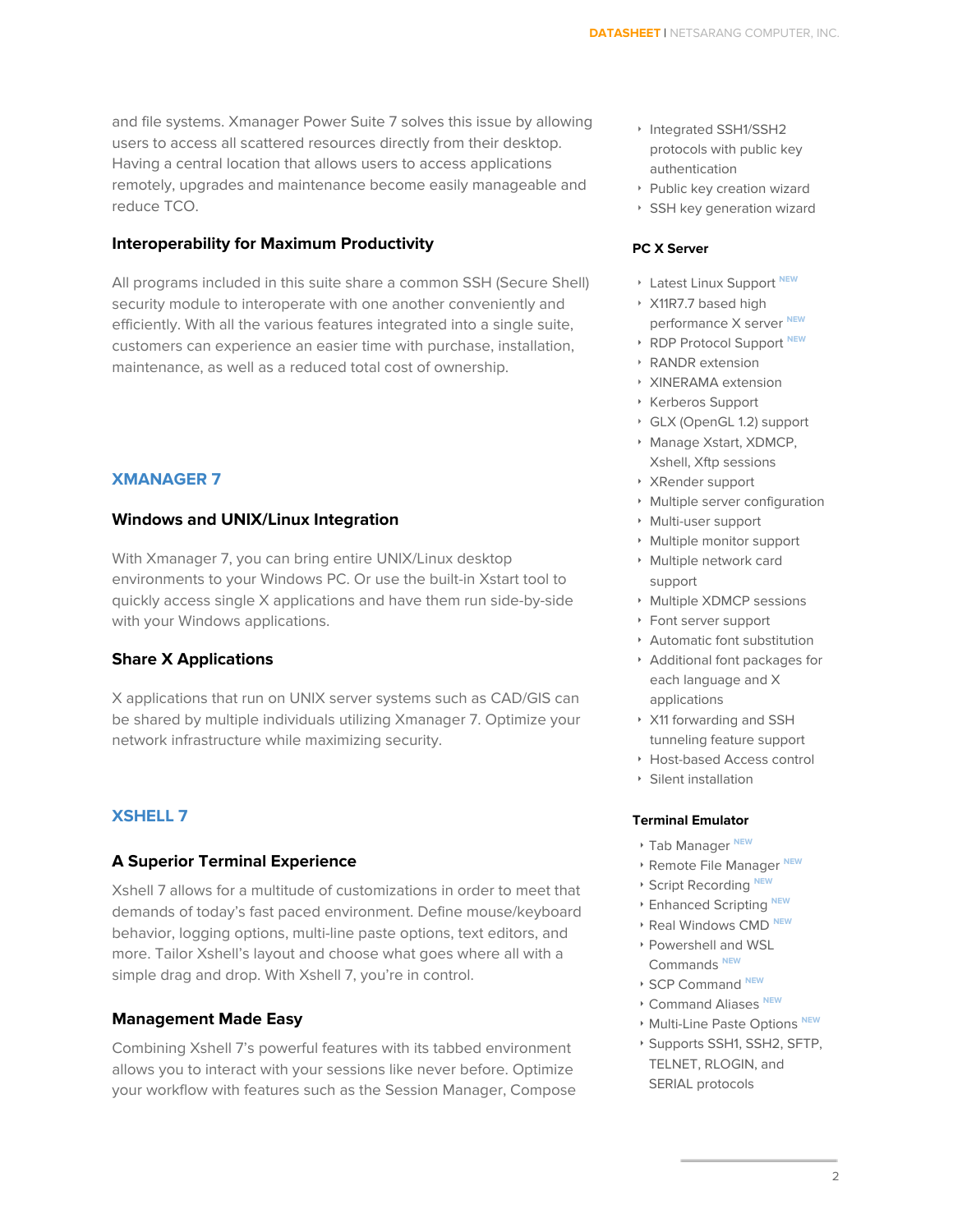Pane, Highlight Sets, Quick Commands, Instant Tunneling, and much more. Let Xshell 7 handle the heavy lifting.

#### **XFTP 7**

#### **Easy File Transfers**

Xftp 7 supports drag and drop between hosts so you can easily visualize the movement of files/folders. You can check the transfer window to see the progress of all your transfers and to see what is in your queue. Pause and resume file transfers as needed.

#### **Fast and Secure**

Simultaneous transfers to maximize bandwidth and FXP support dramatically reduces transfer times. Utilize SFTP for secure file transfers via the proven SSH protocol.

## **XLPD 7**

#### **Manager Your Organization's Print Jobs**

Take control of your organization's printing network. Keep tabs on who's printing what in order to tighten security and maintain document confidentiality. Stay informed with alerts and a comprehensive print history. Manage multiple print queues and easily print remotely.

- ‣ TCP/IP and X11 forwarding
- ‣ Compose Bar and Pane
- ‣ Highlight Sets
- ‣ Bell/Alarm Options
- ‣ Dual font support
- ‣ Horizontal Scroll Bars
- ‣ User defined key mapping
- ‣ VB, Jscript, and Python scripting support
- ‣ Dynamic port forwarding and Instant tunneling
- ‣ Quick command buttons
- ‣ Keep-alive option
- ‣ Auto reconnections
- ‣ Login script support
- ‣ Auto lock terminal screen
- ‣ Host key/ User key management
- ‣ International output encoding
- ‣ Multi-byte support in copy & paste
- ‣ Bold font and ANSI color escape sequences
- ‣ Line spacing and margin
- ‣ Color scheme edit/import/export feature
- ‣ Agent forwarding (Xagent)
- ‣ Xftp interoperability
- ‣ File transfer using X/Y/ZMODEM
- ‣ File send and receive via SFTP
- ‣ ASCII file upload
- ‣ Automatic session logging

#### **File Manager**

- ‣ Quick File Search **NEW**
- **EXECUTE:** Transfer Scheduling NEW
- ‣ Image Thumbnail Previews **NEW**
- ‣ Enhanced Synchronization
- ‣ Folder Bookmarks
- ‣ Windows Context Menu Support
- ‣ Supports FXP for server to server direct file transfer
- ‣ Synchronized navigation
- ‣ Sessions dialog box, Address bar, and Shortcut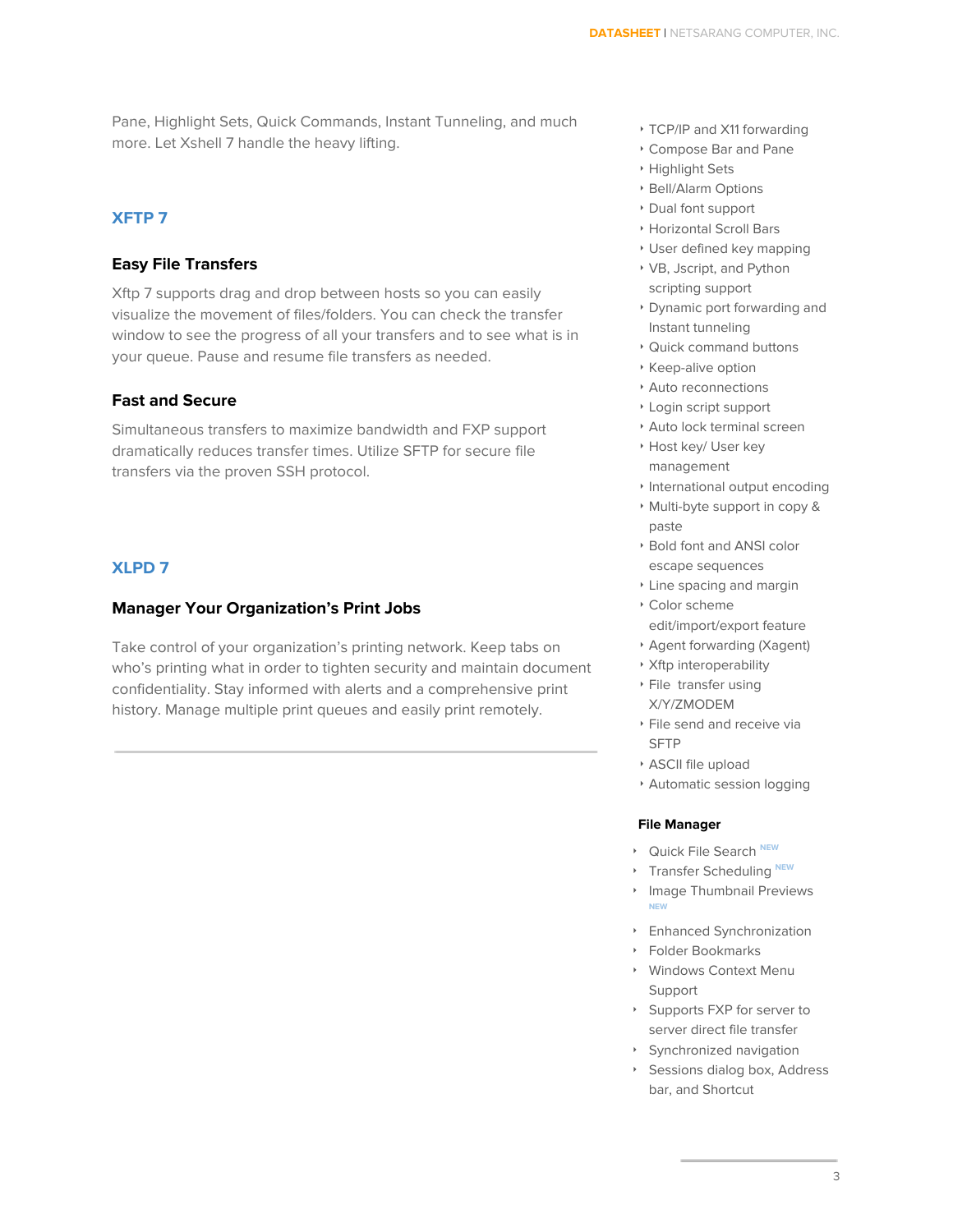- ‣ Change permissions of a remote file
- ‣ Multiple pane support
- ‣ Upload and download via drag & drop
- ‣ Transfers multiple files simultaneously
- ‣ Displays transfer queue in folder tree view

#### **LPD Printer Server**

- ‣ Local/Remote print support
- ‣ Run as a Windows Service
- ‣ Error message upon any error
- ‣ Email alert
- ‣ Solaris, HP-UX, AIX, IRIX/SCO, Most Linux
- ‣ Print preview
- ‣ View detailed print log